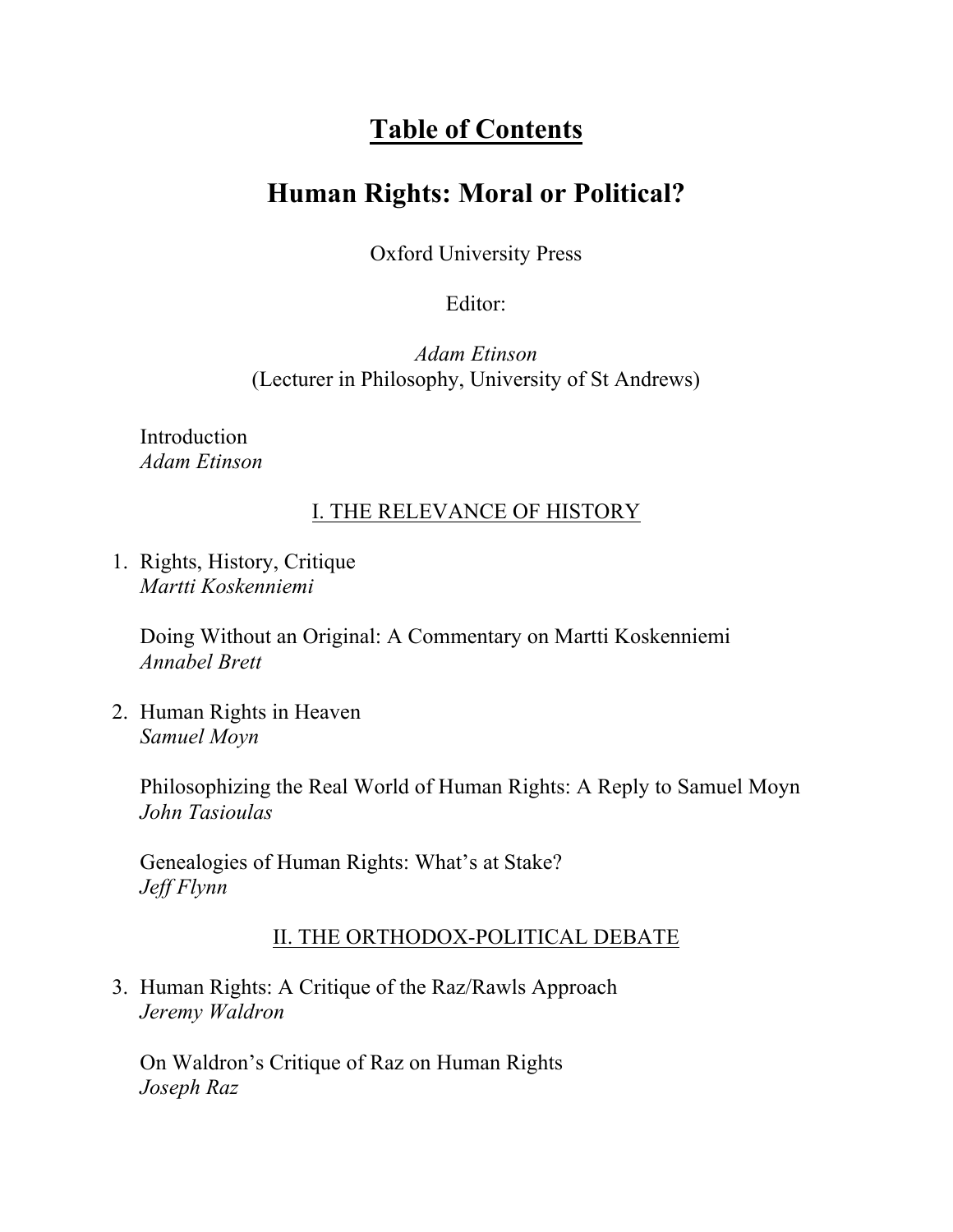4. Assigning Functions to Human Rights: Methodological Issues in Human Rights Theory *James W. Nickel*

On Being Faithful to the 'Practice': A Response to Nickel *Adam Etinson*

5. The Concept of Human Rights: The Broad View *Andrea Sangiovanni*

Human Rights in Context: A Comment on Sangiovanni *Rainer Forst*

## III. MORALITY AND LAW

6. Taking International Legality Seriously: A Methodology for Human Rights *Allen Buchanan & Gopal Sreenivasan*

Instrumentalism and Human Rights: A Response to Buchanan and Sreenivasan *Erasmus Mayr*

7. The Turn to Justification: On the Structure and Domain of Human Rights Practice *Mattias Kumm*

Human Rights and Justification: A Reply to Mattias Kumm *Samantha Besson*

8. Appreciating the Margin of Appreciation *Andreas Føllesdal*

The Margin of Appreciation Revisited: A Response to Føllesdal *George Letsas*

## IV. IDEALS AND THEIR LIMITS

9. Dwelling in Possibility: Ideals, Aspirations, and Human Rights *Kimberley Brownlee*

In What Sense Should Respect for Human Rights Be Attainable? A Response to